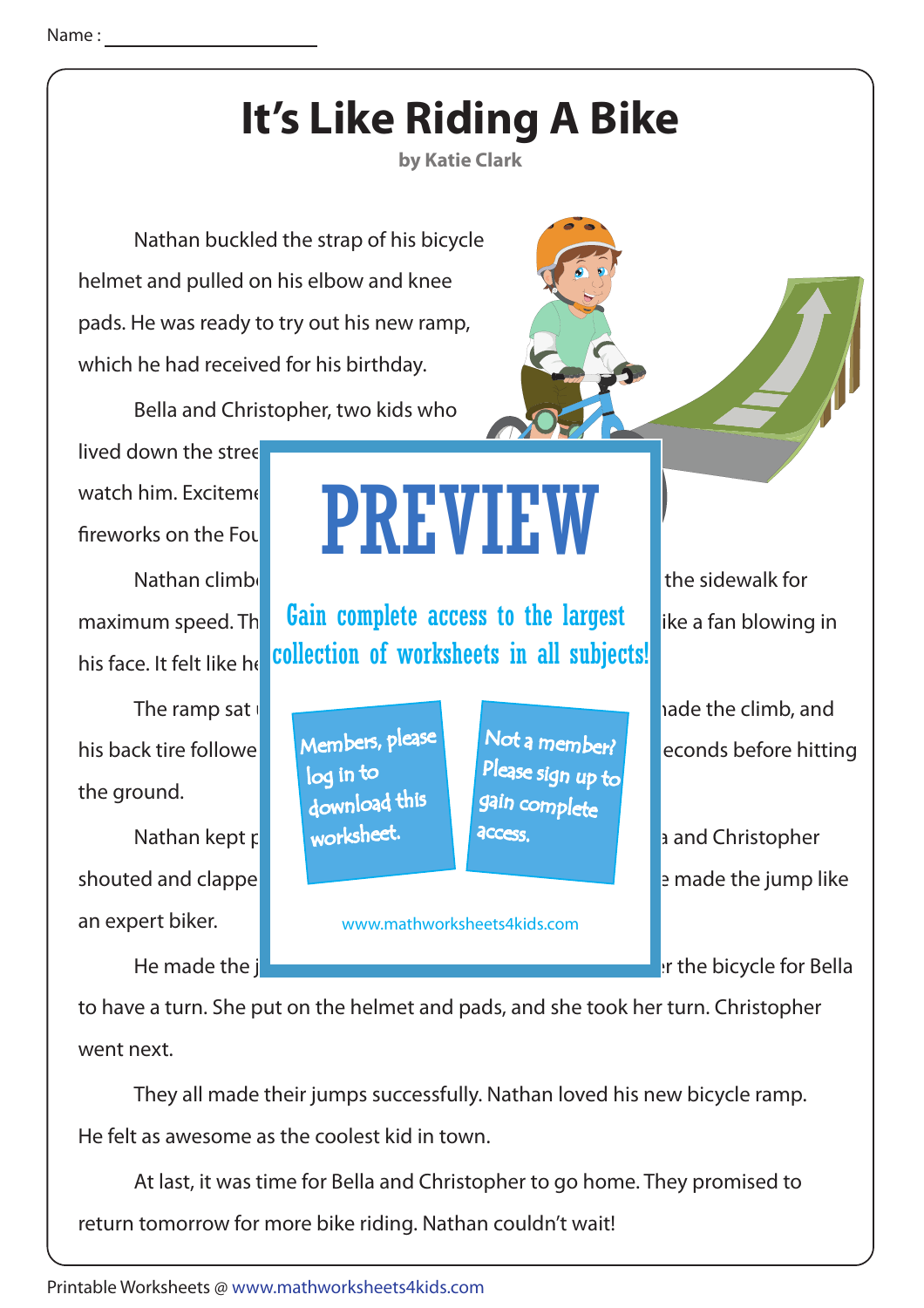|                 | Describe briefly how Nathan makes a great jump?                                                                               |
|-----------------|-------------------------------------------------------------------------------------------------------------------------------|
|                 | <b>PREVIEW</b>                                                                                                                |
| How did Nathan  | Gain complete access to the largest<br>collection of worksheets in all subjects!                                              |
| "Nathan couldn' | Not a member?<br>Members, please<br>Please sign up to<br>log in to<br>download this<br>gain complete<br>worksheet.<br>access. |
|                 | www.mathworksheets4kids.com                                                                                                   |